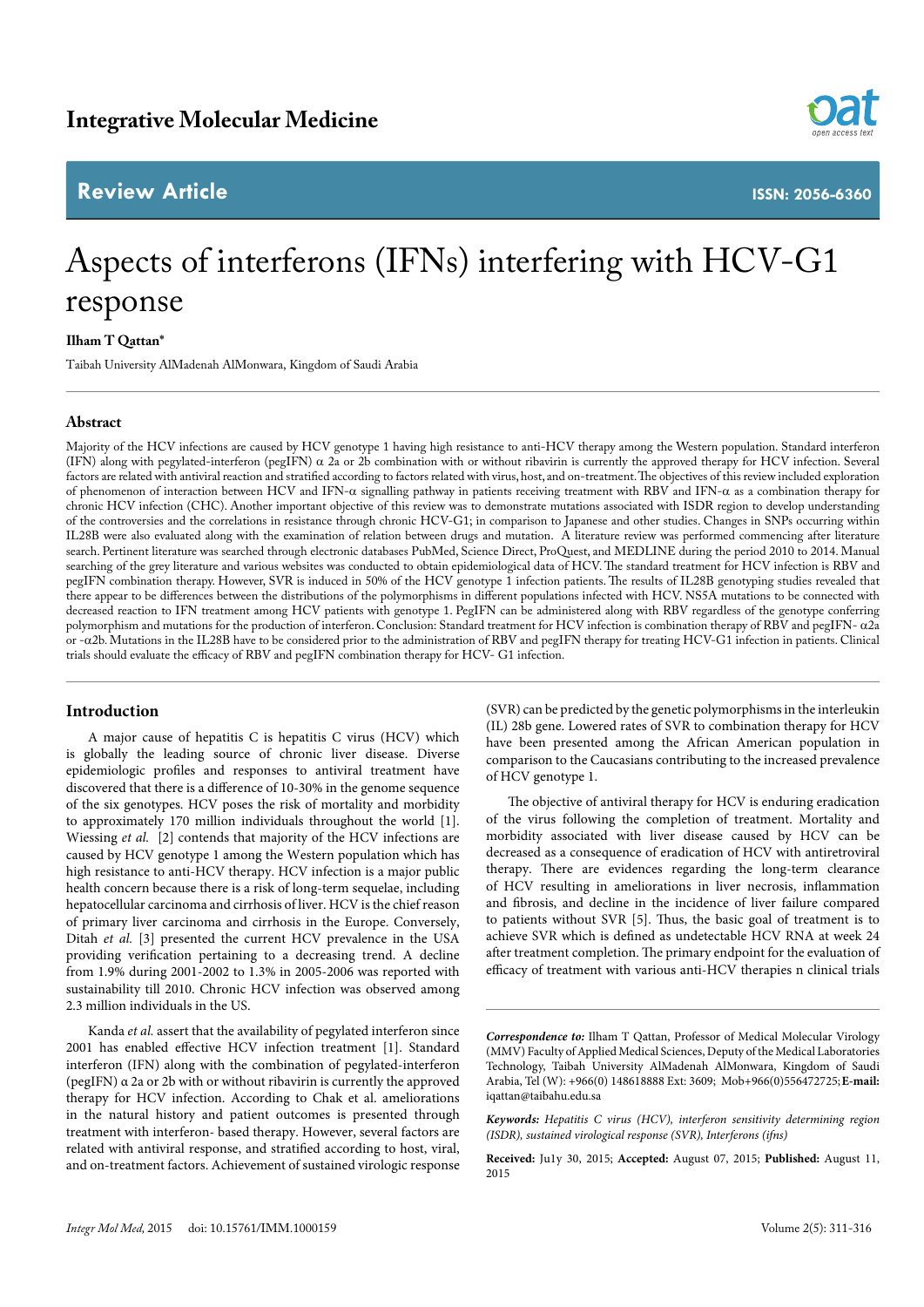is SVR. Discontinuation with treatment is considered in patients with detectable HCV RNA at 24<sup>th</sup> week of treatment [6].

First therapy accepted for the HCV treatment was interferon alpha which was permitted in 1991 by the US FDA. The initially approved dose was 3 MU 3 times per week with treatment extended over a period of 6 months. In 1998, a dramatic improvement in the efficacy of anti-HCV therapy by addition of RBV to IFN therapy was attained. The degree of success of HCV treatment is proportionate to the adherence. The gold standard for the treatment of HCV infection is 80% pegylated interferon, 80% ribavirin, and 80% duration of treatment [7]. Several factors are associated with the effectiveness of treatment for instance socio-demographic factors. Ghany *et al.* predicted the incidence of HCV in people aged less than 40 years, not being African American, and weighing less than 75 kilograms as one the important factor contributing to efficacious treatment of HCV [8]. Tolerance among patients for two adequate doses of the two available pegIFN was also considered as an important factor for successful treatment with pegIFN along with an appropriate dose of ribavirin. However, the most important predictors of success were genotypes of HCV and the pretreatment viral load.

Primary HCV infection leads to persistent viremia in 80-85% of the cases, with chronicity developed in approximately 60% of the cases. Meanwhile, 20% of these reach the End stage liver disease, cirrhosis and /or hepatocellular carcinoma (HCC) is caused in 20% of these cases varying according to the genotypes and subtypes of virus. The Nonresponsiveness to IFNs is fairly common with varying rates in HCV infection. Response to IFN-α is observed in nearly 40-50% of patients with HCV infection, with improvement in rates by the addition of Ribavirin [9].

Most of the studies related to IFN and HCV demonstrate continual antagonism between the virus and antiviral drugs associated primarily with the manner in which patient responds to mono or combination therapy. Various factors such as patient immunity, sex, age, personal habits, ancestry, and geographical region are the areas in which considerable role is played by the drug doses. These factors appear separate entities but they are closely linked to each other. Interferon (IFN), ribavirin (RBV), and Viraferon (VER) or any other derivatives of recombinant interferon drugs or even the newly approved protease inhibitors (PI) usually concede as an antiviral therapy in the treatment of HCV [10].

The objectives of this review included exploration of phenomenon of interaction between HCV and IFN-α signalling pathway in patients receiving treatment with RBV and IFN-α as a combination therapy for chronic HCV infection (CHC). Another important objective of this review was to demonstrate mutations associated with ISDR region to develop understanding of the controversies and the correlations in resistance through chronic HCV-G1; comparing with the Japanese studies, as well as other studies. Changes in SNPs occurring within IL28B were also evaluated along with the examination of relation between drugs and mutation.

### **Methods**

 Studies for this review were retrieved by searching relevant literature stipulating a variety of key words such as 'Hepatitis C virus', 'interferon sensitivity determining region', 'sustained virologic response', and 'Interferons'. Search for the pertinent literature was performed through electronic databases PubMed, Science Direct, ProQuest, and MEDLINE during the period 2010 to 2014 to access the

current literature. Manual searching of the grey literature and various websites was conducted to obtain epidemiological data of HCV. The inclusion and exclusion criteria of the research assured that only those studies are included in the review that have been published between 2010 and 2014. Studies published in other languages were excluded from the review. Studies were also excluded if their full-text was not available.

## **Literature review**

Identification of interferon occurred over 50 years ago by Lindenmann and Isaacs in the year 1957 while studying the viral interference phenomenon. This capability of virus is based on the capacity of activated or inactivated virus to obstruct the development of disparate virus. At present, approximately 10 IFN species belonging to mammals and several subspecies have been discovered, with each having their own distinctive properties but possessing antiviral activity. Currently, classification of these species has been done in three groups namely: IFNs type I, II and III. IFNβ, IFNκ, IFNαs, IFNω, IFNε, and IFNν are included in the type I IFNs. There are 12 different IFNαs in humans and a single IFNβ. Viral response is generated by cells to a variety of viruses through the production of IFNαs, IFNβ and IFNλs [11]. Host-derived components produce the structure of viruses distinct from fungi and bacteria which poses microbe-specific constructs discernible from structures of host cells. Cellular receptors for detecting viruses have evolved due to the lack of virus specific lipids and proteins. Hence, they are able to identify the existence of viral genome constituted by nucleic acids. Discovery and characterisation of two significant pathways detecting viral genomes and inducing IFNs type I and III has occurred in the recent years. These pathways are the cytosolic pathway and the toll-like receptor dependent pathway activated by viral RNA binding with the melanoma differentiation antigen 5 (MDA5) and RNA helicases retinoic acid inducible gene-I (RIG-I) [12].

IFN-α is a multi-gene family consisting over 20 types synthesised by leukocytes; while, synthesis of IFN-β occurs in majority cell types but particularly in fibroblasts. Reaction to cytokines, IL-18 and IL-12 along with the stimulation of NK cell or T-cell antigen receptors by activated T lymphocytes and NK cells, causes the synthesis of type II IFNs consisting INF-gamma (IFN-γ) [13]. A cytokine class with activity similar to IFN constitutes the third type called IFN-λ or interleukin 28s/29. Alpha (α) and Beta (β) IFNs bind to cell surface receptors comprising two major sub-units, IFNαR1 and IFNαR2. On the contrary, gamma interferon binds to IFNγR1 and IFNγR2 acting through two distinct but related pathways [14]. The binding of IFN-α to its receptor initiates the Janus Tyrosine kinase JAK–signal transducer and activator of the transcription STAT pathway (Figure 1). In humans, four JAKs (JAK 1-3 and Tyk2) and seven STATs (STAT 1-7) have been identified so far. The ligand-receptor binding causes a conformational change in the cytoplasmic part of the receptor, which in turn activates the receptor associated kinases Tyk 2 and JAK1. Tyk2 phosphorylates the tyrosine at amino acid 466 on the IFNαR1 to create a docking site for STAT2. STAT2 phosphorylates Tyk at tyrosine 690 serving as a platform for the recruitment of the STAT1. STAT2 becomes phosphorylated at tyrosine 701 [15].

#### **Antiviral effects**

Recognition of virus is mediated by a group of receptors located either at the surface of endosomes or in the cytoplasm. These mediators lead to the production of interferons and enable the cell to detect viral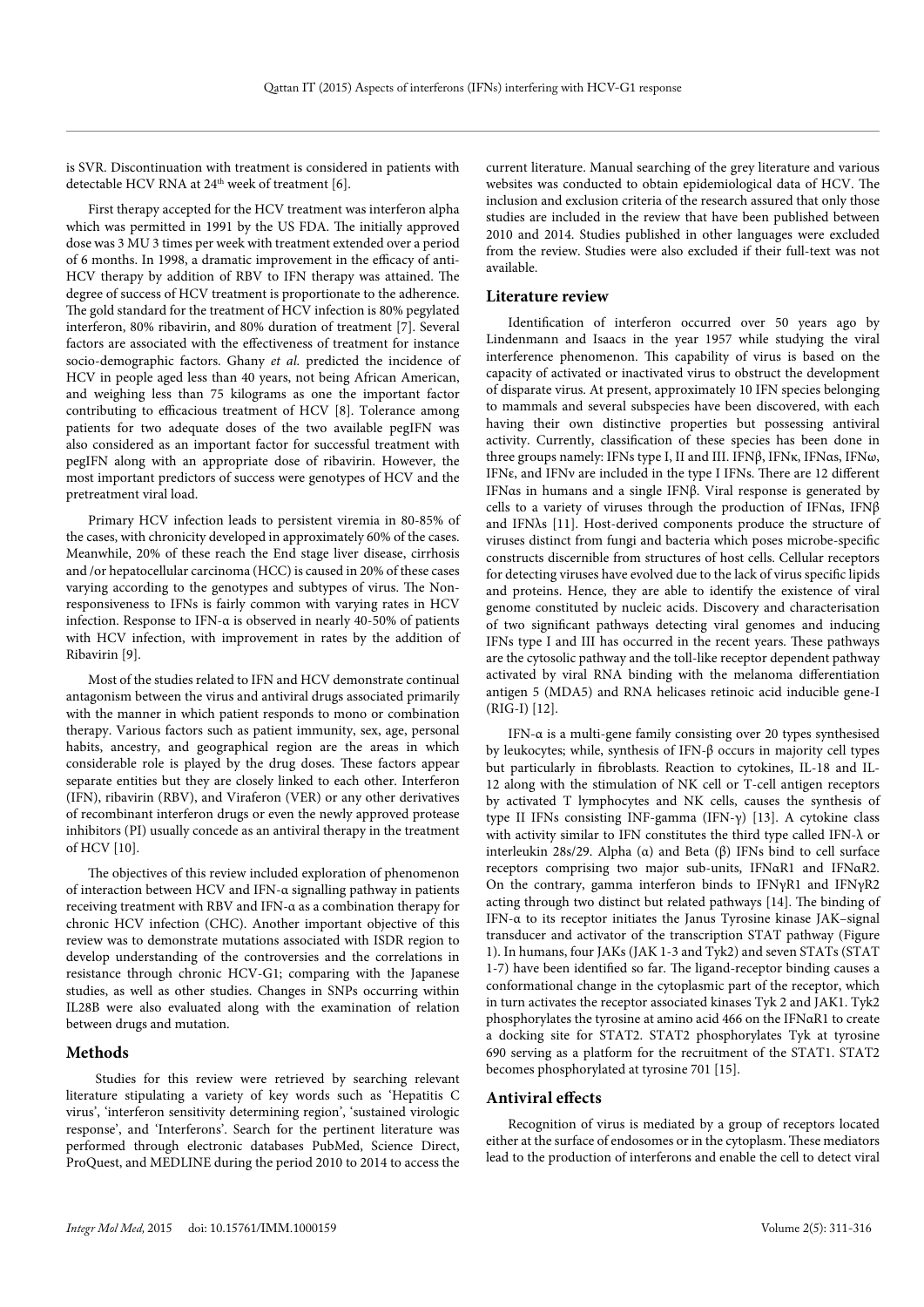



Human IFNs compete for binding with receptors on cell composed of major sub-units for interferon activator receptors (IFNARs) to start the signaling. Member of the protein family carries the signal serving as transcriptional activators, known as STAT for Jak and STAT pathway. Through the SH2 domain, Tyk2 then phosphorylates the tyrosine (Try) at specific position to create a docking site for the STAT. [13,20].

invasion. MDA-5, RIG-1, and TLRs 3, 7, 8, and 9 are the receptors. Inhibition of these cell intrinsic viral sensors is performed specifically by the evolved viral proteins [16]. An antiviral state is generated in the cell through regulation of several genes induced by type I IFN. Antiviral state confers protection to the cell against virus. Functions of numerous genes involved in this process have not yet been recognised. Translation of the viral genome is prohibited by the binding of IFIT1 and IFIT2 (the tetratricopeptide repeats) and members of the interferon-induced protein with eIF3. Another important antiviral effector is 2'-5' oligoadenylate synthetase (OAS) which involves the gene transcription and the regulation of activity of enzyme [17].

Evading the immune response of host, both adaptive and innate, is necessary for establishing a persistent infection by HCV. TLRdependent pathways and the cytosolic pathways prompted by the binding of RNA helicases MDA5 and RIG-I with viral RNA enables

the sensing of viruses. Inactivation of the components of both these pathways can be caused by HCV through NS3-4A (a non-structural protein) via its proteolytic activity [18]. In cell cultures and in vitro, NS3-4A has been proven competent in slicing MAVS and TRIF. Nevertheless, there is absence of inhibition of the IFN-inducing pathways in vivo. Significant initiation of hundreds of ISGs has been observed in the transcriptome analysis of liver homogenates of chimpanzees suffering from CHC [19].

The IFN- $\lambda$  and IFN- $\alpha/\beta$  gene expression can be induced following infection of hepatocytes with HCV. It results in phosphorylation of STAT 1 and 2, causing the formation of heterodimers of STAT1 and 2. Binding of these dimers to IRF9 structure the complex of ISGF3, whereupon they migrate to the nucleus and binds to the elements of ISRE for facilitating ISGs transcription. According to Balagopal *et al.*  IFN-λ binding receptors can create the complex required to stimulate the TYK2 and JAK1 consisting an intracellular domain of 270 amino acids [20]. Cross-phosphorylation of these two kinases of the IFN-λ activates both the kinases facilitating the phosphorylation of Tyr343, Tyr406 and Tyr517 which are three tyrosine residues located at IFNλ-R1's intracellular region. A docking site is created by the Tyr343 and Tyr517 for the Src Homology 2 (SH2) domain of STAT2 transcription factor. Binding of IFN-λR1 to STAT activates JAK1 and TYK2, allowing the tyrosine residue to be delivered towards the STAT proteins at the C-terminal end. A quay site is supplied for the SH2 domains. Formation of ISGF3 complex occurs by the activation of STATs 1 and 2 enabling the fusion of IRF9. The chief entrance for IFN-λ stimulation is considered to be the ISGF3 complex which consecutively causes the activation of STAT 3 and STAT 5 [21].

#### **Interleukin-28B (IL28B)**

Another SNP referred to as rs12979860 is linked to the course and prognosis of chronic HCV near the IL28B gene. Interferon lambda is encoded by this SNP which is among the type III interferons and is induced by binding of antigens to the toll-like receptors. Activation of various cellular pathways including STAT/JAK occurs by the production of type III interferons. In vitro replication of HCV is inhibited by the type III interferon suggesting their non-specificity for particular viruses. Correlation between the presence of HCV RNA in cells and expression of ISG mRNA in the specimen of liver tissue suggested that ISG expression is induced by HCV [22]. Replication of a variety of different tumour cells is also inhibited by type III interferons [23].

Kurosaki *et al*. affirmed that combination therapy of RBV and pegIFN for HCV infection has been effective in 50% of the cases [24]. An association between treatment response and IL28B genotype has been observed and polymorphism of IL28B correlates with early virological reaction and predicts void and sustained virological reaction. Relapse and independency of SVR from IL28B has been predicted by mutations in the ISDR. Highest null virologic response and lowest SVR was observed by these investigators in patients with low platelet counts and minor IL28B allele. Contrarily, lowest NVR and highest SVR were observed in patients with ISDR mutations, major IL28B allele, or elevated counts of platelet. Thus, mutations in the ISDR and polymorphisms in IL28B of HCV predict pre-treatment response to RBV and pegIFN. Similarly, De Nicola *et al.* posits that the major baseline predictors of SVR to RBV and pegIFN in patients having HCV infection caused by genotype 1 are the single nucleotide polymorphisms (SNPs) located nearby the region of IL28B [25]. Analysis of patients with HCV genotype 1 infection revealed that SVR can be achieved in 50% of these cases.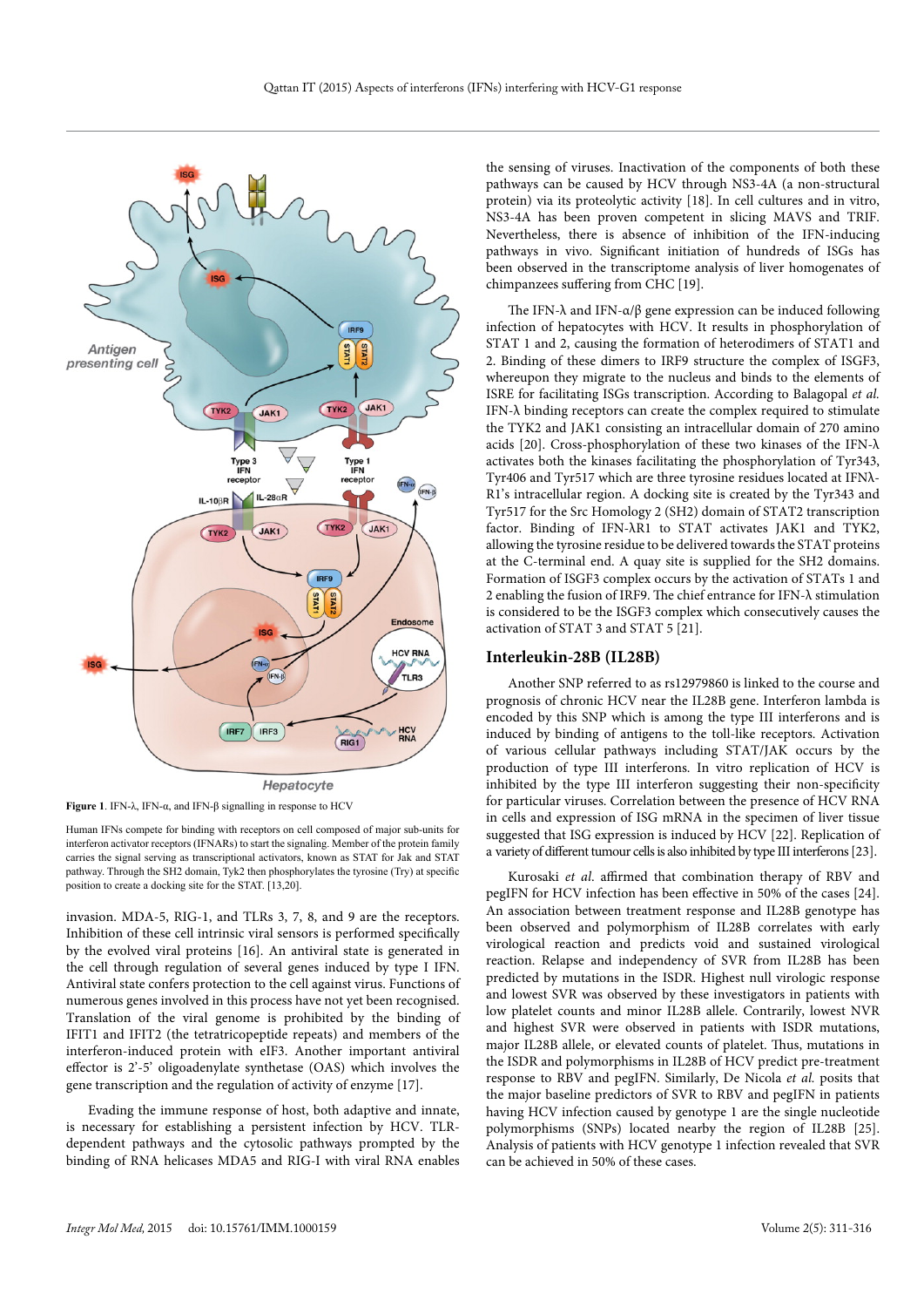Several genome-wide association studies (GWAS) have recently demonstrated that SNPs polymorphisms near the IL28B gene have a strong association with the response of HCV patient to RBV and pegIFN-α therapy [26,27]. Spontaneous viral elimination has also been demonstrated diverse populations. Thus, host factors can be presented by IL28B variants determining susceptibility to HCV treatment providing a genetic explanation for various genetic outcomes of HCV infection in a variety of hosts. Hayes *et al.* genotyped two SNPs located in the IL28B locus from 817 patients suffering from chronic HCV [28]. Analysis of the substitutions performed within the NS5A and at amino acids 70 and 91 of the HCV csore protein exposed substitutions at the core amino acid 70, viral load at baseline, age, and IL28B rs12979860 CC genotype as the independent predictor of SVR. Age and IL28B rs12979860 CC genotype were the independent predictors of nonvirologic response. Pineda *et al*. also inferred that variations in IL28B are related with SVR to pegIFN and RBV in mono-infected patients of HCV genotype 1 [29]. The effect of this genotype can be attributed by the low-density lipoprotein receptor based on the evidence provided by the relation between plasma low-density lipoprotein cholesterol and rs12979860.

According to Lyoo *et al.* Korean patients frequently presented the genotypes rs8099917 TT and rs12979860 CC in comparison to other ethnicities [30]. Genetic characteristics of patients can be prognostic factors predicting antiviral response to peg-IFN therapy. *Liu et al.* points out significant improvement in the efficacy of IFN-α by the combination of RBV for use against HCV [31]. Suppression of replication of HCV in the hepatocytes has been suggested to be the underlying mechanism involved in this phenomenon. Cell cycle is arrested by RBV at G1 phase by the employment of HCV and HepG2 replicons. Stabilisation and activation of p53 related with the activity of RBV is also caused by this process. Increased activation of p53 and elevated HCV suppression results from combination therapy of IFN- α and RBV as compared to IFN- α therapy alone. There is a link between p53 activation and RBV signals through ERK1/2. Inhibitory effects of RBV on HCV replication are moderately alleviated by p53 and ERK1/2 knockdown. It suggests that ERK1/2 is involved in the anti-HCV effects of RBV.

Donnelly *et al.* determined the efficiency of IFN-λ as therapeutic agent as an alternative to IFN-  $\alpha$ . IFN-  $\lambda$  is a type III interferon possessing the capacity to induce antiviral response in hepatocytes [32]. Less adverse reactions were induced by IFN- $\lambda$  because its receptors are mainly restricted to cells originated from the epithelial region. IL28B was identified by these researchers as the SNPs related with enhanced SVR achievement by combination therapy of RBV and pegIFN- α in HCV infected patients. Coppola et al conducted a meta-analysis to evaluate the efficiency of RBV and pegIFN a-2a or a-2b administered as dual therapy in comparison to triple therapy [33]. Based on the analysis, triple therapy was reported to have better outcomes for HCV patients with the provision of significantly higher rate of SVR as compared to dual therapy. However, dual therapy was observed to have increased rate of SVR in RVR patients. The outcomes were obtained irrespective of the genotype IL28B and HCV sub-genotype. Thus, pegIFN can be used in conjuction with RBV regardless of the genotype conferring polymorphism and mutations for the production of interferon.

Kanda *et al.* analysed the safety and efficacy of combination treatment with pegIFN alfa-2a and RBV in Japanese patients with type 2 genotype HCV infection [34]. Sustained SVR was observed in 60- 66.6% of the Japanese patients who have previously failed response to treatment with monotherapy of pegIFN and 69.9% in patients receiving

RBV and pegIFN combination therapy. Similarly, Oze *et al.* conducted a study with Japanese patients to observe response to re-treatment after failure of response generation following the initial treatment with RBV and pegIFN [35]. Significant rate of SVR was reported among 56% patients infected with type 2 genotype as compared to 41% SVR rate among those with genotype 1 infection. Decreased levels of HCV RNA in serum were associated with increased SVR rate at re-treatment.

Considerable results were obtained regarding combination therapy of pegIFN, RBV and boceprevir by Sulkowski *et al.* during assessment of HCV patients with genotype 1 and HIV co-infection [36]. Doubleblind RCT reported SVR at 24<sup>th</sup> week of follow up among 63% patients in the group receiving triple combination therapy as compared to 29% in the control group. Thus, boceprevir can be used in combination with pegIFN and RBV for treatment of HCV genotype 1 and HIV co-infection. Feuerstadt *et al.* posit that HCV patients belonging to minority groups when treated with pegIFN and RBV combination therapy demonstrated SVR among 14% of the genotype 1 patients [37]. The decreased level of SVR rate in the minority population of the US suggested the need for novel treatment regimens due to lack of responsiveness among these patients for the tested regimen. Kumthip *et al.* demonstrated NS5A mutations to be connected with decreased reaction to IFN treatment among HCV genotype 1 patients in Thailand. Mutations in amino acids in the centre and NS5A proteins of HCV 1b, 3b, a, 3a, and 6f were observed to be correlated with response to pegIFN and RBV therapy. Mutations in C-terminus, 3rd variable region and flanking region of HCV-1b NS5A protein, and IFN sensitivity determining region were significant in the responder group of the treatment in comparison to the failure group. A correlation was observed between mutations in the amino acid residues of NS5A of HCV-1b, 1a, and 6f, and reaction to combination therapy of RBV and pegIFN.

#### **Discussion**

Several studies demonstrate that HCV infection is not only serious rather it is life threatening. A limited range of treatment options were available until recently. The pathogenicity of HCV is conferred primarily by infecting hepatocytes; therefore, HCV has globally become a leading source of liver disease [38]. Asselah *et al.* suggested that there has been a considerable evolution in HCV infection over the past few years. The standard treatment therapy for HCV infection is combination of RBV and pegIFN [39]. However, SVR is induced in only half of the patients with HCV genotype 1 infection. Non-response has been related with several factors including insulin resistance, obesity, genotype, male gender, age, steatosis, and ethnicity. Relatively less information is available in the literature pertaining to genotype 3 and 4 infections. There is even lesser information about the molecular level factors of the virus that could explain the differences observed in treatment response [40].

New developments in HCV treatment have emerged as a result of limitations in current treatment for viral hepatitis C. Two new drugs boceprevir and telaprevir that target the NS3 protease have now been licensed against HCV [41-44]. Furthermore, clinical trials of other compounds directed against the NS5B RNA polymerase are also being conducted. Fernández-Montero *et al.* introduced Telaprevir (NS3/4A serine-protease inhibitors) and Filibuvir (a non-nucleoside NS5B RNA polymerase inhibitor) in their study [45]. These two compounds are awaiting clinical evaluation. It is anticipated that these new drugs will be utilised along with the present standard therapy of pegIFN and RBV. In a has also shown High antiviral activity was observed in another trial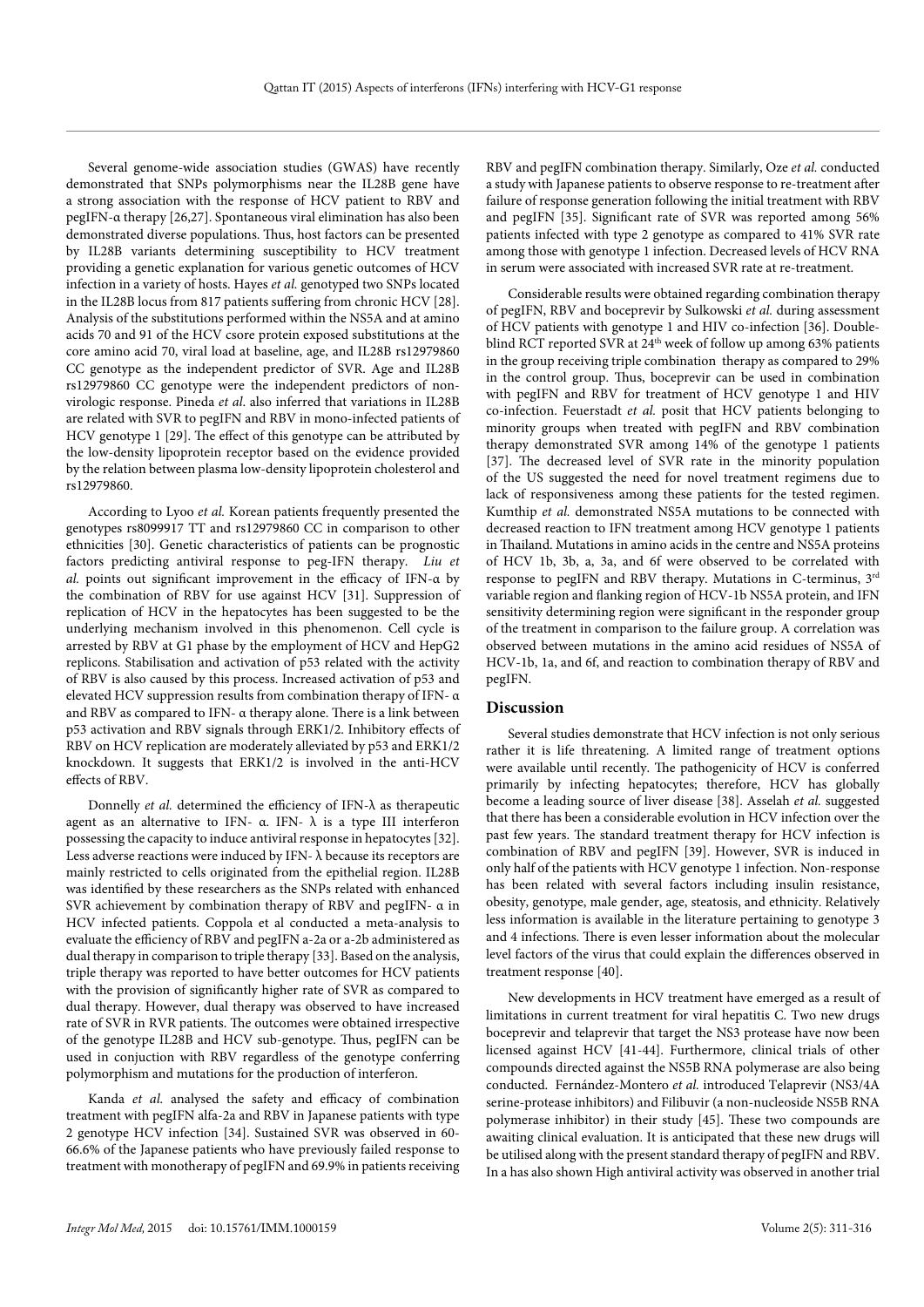of monotherapy with protease inhibitors but the frequent selection of resistant HCV variants created difficulty [45]. The deployment of these new drugs and other specific antiviral inhibitors suggests that the use of PEG-IFN-α2b + RBV might be superseded in the forthcoming years, thus minimising the interest in ISDR from a prognostic perspective.

Systematic GWAS were reported in 2009 in the HCV infection and antiviral control context. Analysis of >500,000 single nucleotide polymorphisms (SNPs) identified two polymorphisms in the IL28B gene (rs12979860C/T and rs8099917G/T) associated with a poor response to IFN $\alpha$  + RBV therapy and in the control of acute HCV infection [26,27,46]. Subsequently a number of studies have confirmed and extended these findings [47,48]. However, there is insufficiency of information about the distribution of these polymorphisms in Saudi Arabian populations and their effects on response to HCV therapy with IFN-based regimens. The results of IL28B genotyping studies revealed that there appear to be differences between the distributions of the polymorphisms in HCV infected Saudi patients compared to other published studies in Northern European and US populations. This observation could reflect the relatively stable genetic homogeneity of the Saudi population which is a predominantly tribal based system. However, it was also interesting that the distribution of IL28B genotypes differed between patients with HCV mono-infection and those with co-infection with HBV but not with HIV [49].

#### **Conclusion and future recommendations**

Currently, the care standard of treatment for HCV infection is combination therapy of RBV and pegIFN- α2a or -α2b and has been reported to have less adverse reactions. The functionality of IFN- α is in resemblance with that of the IFN- $λ$ , particularly in terms of the antiviral activity. However, signalling of IFN- λ through a unique receptor complex result in diminished hematopoietic toxicity and lesser side effects in comparison to IFN- α. Responsiveness of interferon remains a major clinical issue related to the eradication of HCV. Some activities are coded by the HCV proteins that limit and interfere with the signalling pathway of IFN. Therefore, use of novel antiviral drugs for instance, polymerase and protease inhibitors enabling the restoration of IFN signalling pathway and detecting non-responsiveness pertaining to several factors is expected to facilitate successful treatment of HCV. Mutations in the IL28B have to be considered prior to the administration of RBV and pegIFN therapy for treating HCV genotype 1 infection in patients. Studies based on RCTs are recommended to elucidate the existence of factors interfering with HCV-1 response to interferons. Clinical trials should evaluate the efficacy of pegIFN and RBV combination therapy for HCV genotype 1 infection and compare its effectiveness with that of other combination therapies of polymerase and protease inhibitors.

#### **References**

- 1. Kanda T, Imazeki F, Yokosuka O (2010) New antiviral therapies for chronic hepatitis C. *Hepatol Int* 4: 548-561. [\[Crossref\]](http://www.ncbi.nlm.nih.gov/pmc/articles/PMC2940000/)
- 2. Wiessing L, Ferri M, Grady B, Kantzanou M, Sperle I, et al. (2014) Hepatitis C virus infection epidemiology among people who inject drugs in Europe: A systematic review of data for scaling up treatment and prevention. *PloS one* 9: e103345. [[Crossref](http://www.ncbi.nlm.nih.gov/pubmed/25068274)]
- 3. Ditah I, Ditah F, Devaki P, Ewelukwa O, Ditah C, et al. (2014) The changing epidemiology of hepatitis C virus infection in the United States: National health and nutrition examination survey 2001 through 2010. *J Hepatol* 60: 691-698. [\[Crossref](http://www.ncbi.nlm.nih.gov/pubmed/24291324)]
- 4. Chak E, Saab S (2010) Pegylated Interferon and Ribavirin Dosing Strategies to Enhance Sustained Virologic Response. *Curr Hepat Rep* 9: 147-154. [\[Crossref](http://www.ncbi.nlm.nih.gov/pubmed/20676191)]
- 5. Morisco F, Granata R, Stroffolini T, Guarino M, Donnarumma L, et al. (2013)
- 6. Ghany MG, Nelson DR, Strader DB, Thomas DL, Seeff LB (2011) An update on treatment of genotype 1 chronic hepatitis C virus infection: 2011 practice guideline by the American Association for the Study of Liver Diseases. *Hepatol* 54: 1433-1444. [[Crossref\]](http://www.ncbi.nlm.nih.gov/pmc/articles/PMC3229841/)
- 7. Weiss JJ, Brau N, Stivala A, Swan T, Fishbein D (2009) Review article: Adherence to medication for chronic hepatitis C - building on the model of human immunodeficiency virus antiretroviral adherence research. *Aliment Pharmacol Ther* 30: 14-27 [\[Crossref\]](http://www.ncbi.nlm.nih.gov/pubmed/19416131)
- 8. Ghany MG, Strader DB, Thomas DL, Seeff LB, American Association for the Study of Liver Diseases (2009) Diagnosis, management, and treatment of hepatitis C: an update. *Hepatol* 49: 1335-1374. [[Crossref](http://www.ncbi.nlm.nih.gov/pubmed/19330875)]
- 9. Abbas Z, Tayyab GN, Qureshi M, Memon MS, Subhan A, et al. (2013) Consensus Interferon Plus Ribavirin for Hepatitis C Genotype 3 Patients Previously Treated With Pegylated Interferon Plus Ribavirin. *Hepatitis Monthly* 13: e14146. [\[Crossref\]](http://www.ncbi.nlm.nih.gov/pmc/articles/PMC3867024/)
- 10. Foster GR, Serfaty LD (2012) Triple combination treatment for chronic hepatitis C with Protease Inhibitors, pegylated interferon and ribavirin:'Lead-in or no lead-in'?. *Liver Int* 32: 61-63. [[Crossref\]](http://www.ncbi.nlm.nih.gov/pubmed/22212574)
- 11. George PM, Badiger R, Alazawi W, Foster GR, Mitchell JA (2012) Pharmacology and therapeutic potential of interferons. *Pharmacol Ther* 135: 44-53. [\[Crossref\]](http://www.ncbi.nlm.nih.gov/pubmed/22484806)
- 12. [Peng Y, Xu R, Zheng X \(2014\) HSCARG negatively regulates the cellular antiviral](http://www.ncbi.nlm.nih.gov/pubmed/24763515)  [RIG-I like receptor signaling pathway by inhibiting TRAF3 ubiquitination via](http://www.ncbi.nlm.nih.gov/pubmed/24763515)  [recruiting OTUB1.](http://www.ncbi.nlm.nih.gov/pubmed/24763515) *PLoS Pathog* 10: e1004041.
- 13. Lemon SM (2010) Induction and evasion of innate antiviral responses by hepatitis C virus. *J Biol Chem* 285: 22741-22747. [[Crossref](http://www.ncbi.nlm.nih.gov/pubmed/20457596)]
- 14. Khanizadeh S, Ravanshad M, Mohebbi SR, Naghoosi H, Abrahim Tahaei M, et al. (2012) Polymorphisms within the Promoter Region of the Gamma Interferon (IFN-γ) Receptor1 Gene are Associated with the Susceptibility to Chronic HBV Infection in an Iranian Population. *Hepat Mon* 12: e7283. [\[Crossref\]](http://www.ncbi.nlm.nih.gov/pubmed/23300496)
- 15. Konishi H, Okamoto K, Ohmori Y, Yoshino H, Ohmori H, et al. (2012) An orally available, small-molecule interferon inhibits viral replication. *Sci Rep* 2: 259. [[Crossref\]](http://www.ncbi.nlm.nih.gov/pubmed/22355771)
- 16. Devasthanam AS (2014) Mechanisms underlying the inhibition of interferon signaling by viruses. *Virulence* 5: 270-277. [\[Crossref](http://www.ncbi.nlm.nih.gov/pubmed/24504013)]
- 17. Ezelle HJ, Hassel BA (2012) Pathologic effects of RNase-L dysregulation in immunity and proliferative control. *Front Biosci (Schol Ed)* 4: 767-786. [[Crossref](http://www.ncbi.nlm.nih.gov/pubmed/22202089)]
- 18. Doehle BP, Gale Jr M (2013) Innate Immune Evasion Strategies of HCV and HIV. *Nucleic Acid Sensors and Antiviral Immunity* 148.
- 19. Dill MT, Makowska Z, Trincucci G, Gruber AJ, Vogt JE, et al. (2014) Pegylated IFN- α regulates hepatic gene expression through transient Jak/STAT activation. *J Clin Invest* 124: 1568-1581. [[Crossref\]](http://www.ncbi.nlm.nih.gov/pubmed/24569457)
- 20. Balagopal A, Thomas DL, Thio CL (2010) IL28B and the control of hepatitis C virus infection. *Gastroenterology* 139: 1865-1876. [[Crossref\]](http://www.ncbi.nlm.nih.gov/pubmed/20950615)
- 21. Kelly C, Klenerman P, Barnes E (2011) Interferon lambdas: the next cytokine storm. *Gut* 60: 1284-1293. [[Crossref](http://www.ncbi.nlm.nih.gov/pubmed/21303914)]
- 22. Wieland S, Makowska Z, Campana B, Calabrese D, Dill MT, (2014) Simultaneous detection of hepatitis C virus and interferon stimulated gene expression in infected human liver. *Hepatology* 59: 2121-2130. [[Crossref](1.%09www.ncbi.nlm.nih.gov/pubmed/24122862)]
- 23. Abushahba W, Balan M, Castaneda I, Yuan Y, Reuhl K, et al. (2010) Antitumor activity of type I and type III interferons in BNL hepatoma model. *Cancer Immunology, Immunotherapy* 59: 1059-1071. [\[Crossref](http://www.ncbi.nlm.nih.gov/pubmed/20217081)]
- 24. Kurosaki M, Tanaka Y, Nishida N, Sakamoto N, Enomoto N, et al. (2011) Pre-treatment prediction of response to pegylated-interferon plus ribavirin for chronic hepatitis C using genetic polymorphism in IL28B and viral factors. *J hepatol* 54: 439-448. [[Crossref\]](http://www.ncbi.nlm.nih.gov/pubmed/21129805)
- 25. De Nicola S, Aghemo A, Grazia Rumi M, Galmozzi E, Valenti L, et al. (2012) Interleukin 28B polymorphism predicts pegylated interferon plus ribavirin treatment outcome in chronic hepatitis C genotype 4. *Hepatology* 55: 336-342. [[Crossref\]](http://www.ncbi.nlm.nih.gov/pubmed/21932415)
- 26. Tanaka Y, Nishida N, Sugiyama M, Kurosaki M, Matsuura K, et al. (2009) Genomewide association of IL28B with response to pegylated interferon-a and ribavirin therapy for chronic hepatitis C. *Nature Genetics* 41: 1105-1109. [\[Crossref](http://www.ncbi.nlm.nih.gov/pubmed/19749757)]
- 27. Ge D, Fellay J, Thompson AJ, Simon JS, Shianna KV, et al. (2009) Genetic variation in IL28B predicts hepatitis C treatment-induced viral clearance. *Nature* 461: 399-401. [[Crossref\]](http://www.ncbi.nlm.nih.gov/pubmed/19684573)